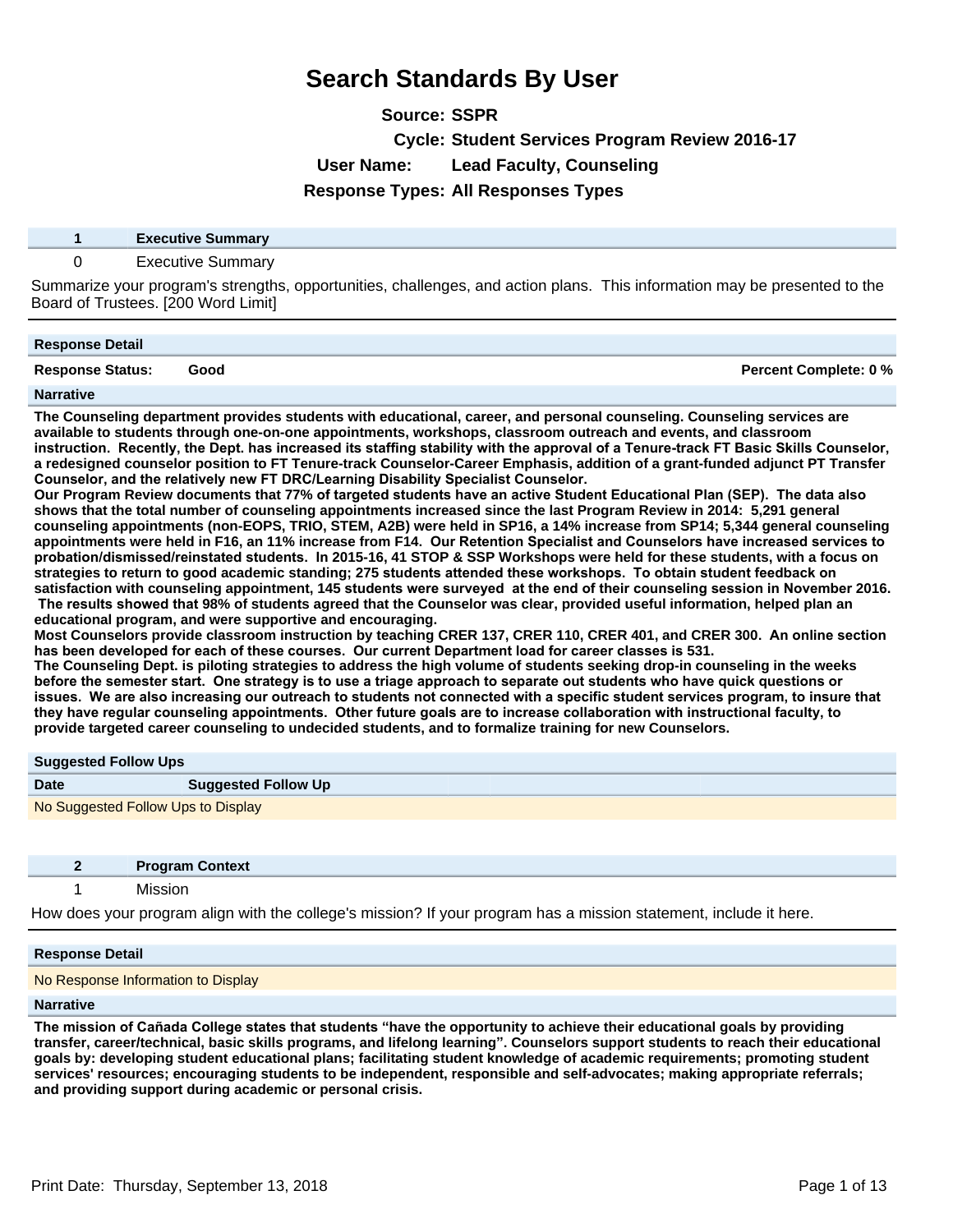**Source: SSPR Cycle: Student Services Program Review 2016-17 User Name: Lead Faculty, Counseling Response Types: All Responses Types**

| <b>Suggested Follow Ups</b>        |                            |  |
|------------------------------------|----------------------------|--|
| <b>Date</b>                        | <b>Suggested Follow Up</b> |  |
| No Suggested Follow Ups to Display |                            |  |
| 2                                  | <b>Program Description</b> |  |

Program Description

#### **Response Detail**

No Response Information to Display

#### **Narrative**

**The Counseling department provides students with educational, career, and personal counseling. Counseling services are available to students through one-on-one appointments, workshops, classroom outreach and events, and classroom**  instruction. Many topics and issues are addressed in a counseling appointment: academic and career planning, school/work **balance, barriers to educational success, information and referrals to campus and off-campus resources, and college policies**  and petitions. Students are able to discuss their personal and academic matters in a safe and trusting environment. Counselors also reach out to students through classroom visits, participating in college events such as Career Jam and Connect to College, and through workshops related to transfer, educational planning, and student success. As part of their **workload, all Counselors are assigned to work with subgroups of students to develop expertise and better meet the needs of**  particular students. Counselors use online technology to improve services to students. For continuity, SARS is used to document student appointments and capture student goals, concerns or questions for future appointments. Degree Works provides for quick degree and transfer audits and online Student Educational Plans (SEP's). The counseling department also provides classroom instruction in several transfer-level courses: CRER 137, CRER 110, CRER 300, CRER 401, CRER 407, and **CRER 430.**

#### **Suggested Follow Ups**

**Date Suggested Follow Up**

No Suggested Follow Ups to Display

3 Community and Labor Needs

Describe how changes in community needs, employment needs, technology, licensing, or accreditation affect your program.

#### **Response Detail**

No Response Information to Display

#### **Narrative**

**The Counseling Dept. has adapted to community and employment needs in the following ways:**

**Offering e-counseling and phone appointments for distance education students and students with time constraints.**

Expansion of counseling hours to offer evening appointments 3 nights per week.

**Creating and hiring the position Counselor/Career-emphasis to work more closely with the Career Center and CTE programs.** Offering CRER 137, CRER 110, CRER 401, and CRER 300 online for more student access.

**Through CRER courses, instruct over 100 students each semester on labor market trends and success strategies for securing work.**

**Counselor participation in the newly-offered Career Jam.**

**Offering CRER 430 each semester: an opportunity for students to work one-on-one with an assigned Counselor, to complete career assessments and career planning.**

## **Suggested Follow Ups**

## **Date Suggested Follow Up**

No Suggested Follow Ups to Display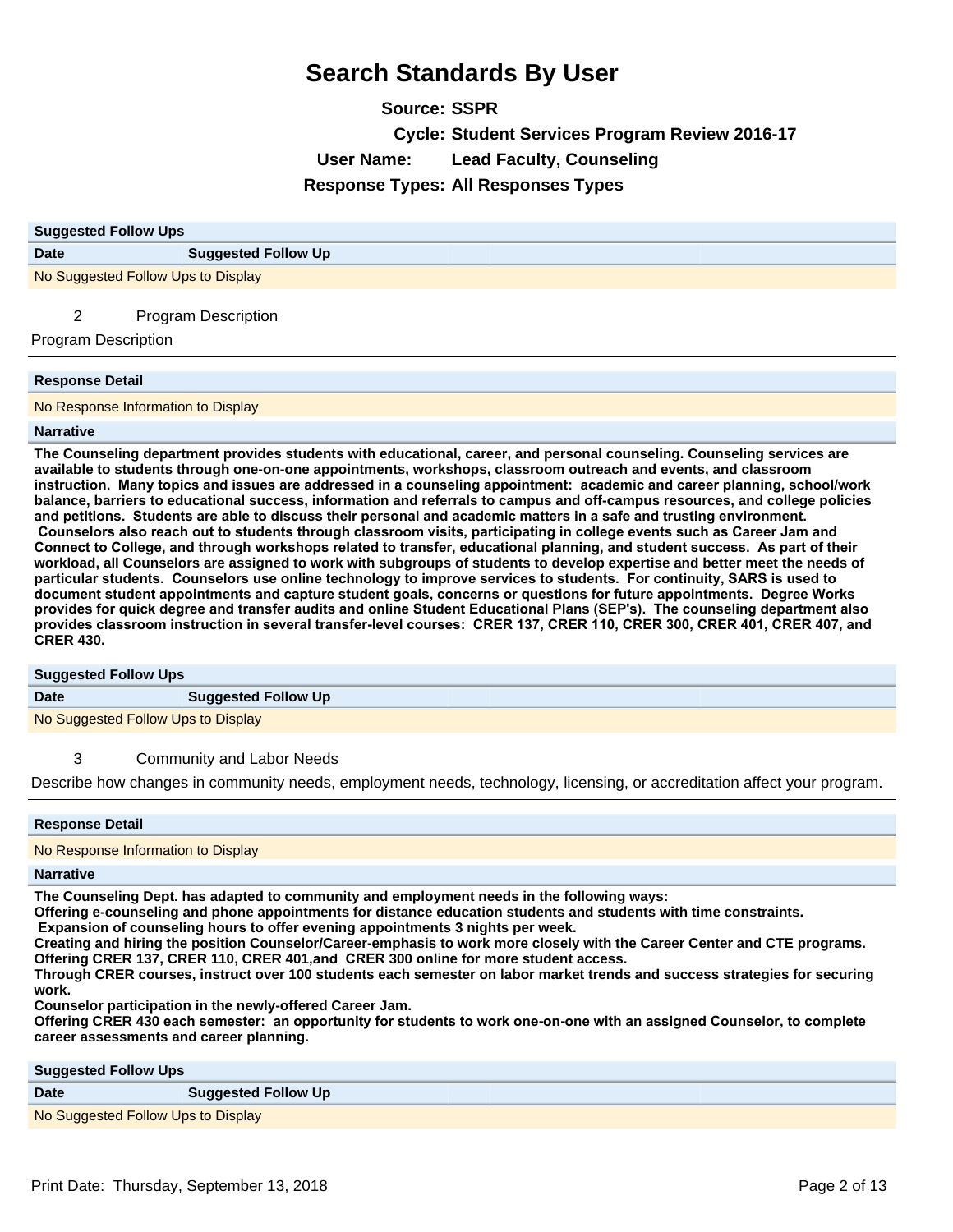**Source: SSPR Cycle: Student Services Program Review 2016-17 User Name: Lead Faculty, Counseling Response Types: All Responses Types**

|                                 | <b>Looking Back</b>   |
|---------------------------------|-----------------------|
| 4                               | Major Accomplishments |
| Describe major accomplishments. |                       |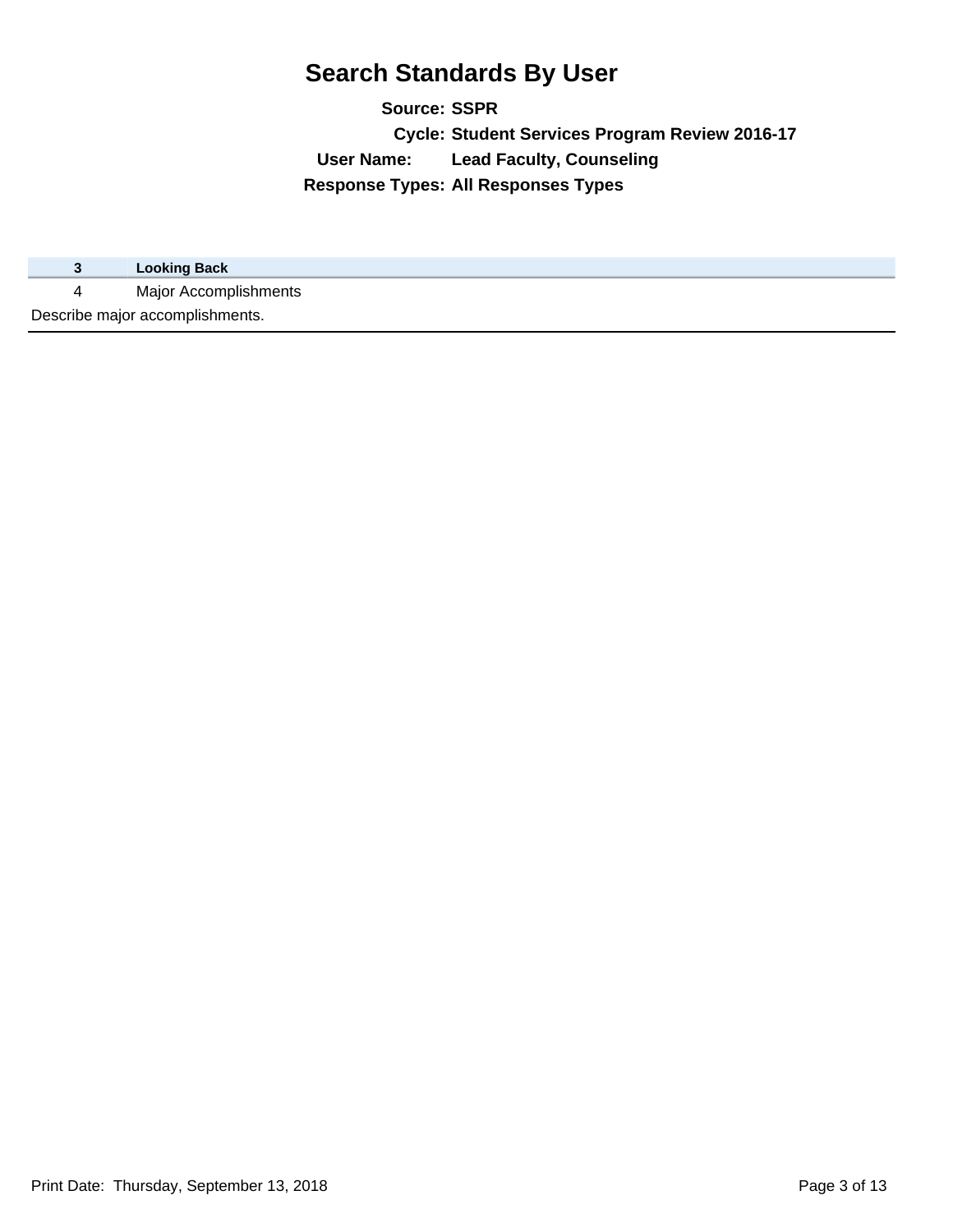#### **Response Detail**

No Response Information to Display

#### **Narrative**

A. Counseling Appointments: In Spring 2016, Counselors (excluding EOPS, TRIO, A2B, STEM & CWA) completed 3,609 **counseling appointments; an additional 1,682 students received drop-in counseling for a total of 5,291 counseling sessions for**  the Spring '16 term. This is a 14% increase in counseling appointments from Spring 2014. In Fall 2016, there were 4,112 **appointments and 1,232 drop-ins for a total of 5,344 counseling sessions. This represents an 11% increase from figures reported in the 2014 program review.**

B. Student Educational Plans (SEP's): The SEP serves as a road map for students, identifying the courses and length of time required to meet their educational goal (major/certificate/degree/transfer). Prior to each registration period, Counselors launch an "SEP Campaign" to encourage students to develop or update their SEP. The first SEP developed with the student is referred to as the "Initial SEP". Typically, this occurs in the first counseling appt. as part of the matriculation process. Students are encouraged to return for a "Comprehensive SEP". A "Follow Up SEP" refers to an SEP that is completed a year following a comprehensive SEP. The following chart provides data from the PRIE office. Excluding those student groups who typically do **not require SEP's, 77% of Fall '16 students had active SEP's (SEP went through at least the F16 term.)**

**B.** Probation/Dismissed/Reinstated Students: Counselors continued to coordinate with the Counseling Dept. Retention Specialist to increase the success and retention of probation/dismissed/reinstated students. In the 2015-16 academic year, the department offered 41 STOP and SSP Workshops. A total of 411 students registered for workshops; 275 students, or 67%, **DEXTLED AT A PROX THE REFERTM SET ASSET ASSET AND THE REFER IN EXAMPLE AND THE REFERENT ASSET ASSET ASSET ARE LEFER** students persisted and were still enrolled at Cañada. By the end of Fall 2016, 50% of these students persisted. Considering the **poor academic history of these students, these outcomes are considered a success.**

**C. Staffing and Counselor Assignments: In Spring 2016, Counselors took the lead in presenting proposals to PBC to convert** the Temporary Full-time Basic Skills and College for Working Adults (CWA) Counseling positions to Full-time Tenure-track. Our proposal was approved for the Basic Skills Counselor: this position will be filled in Spring 2017. Counselors will continue to advocate for the CWA Counselor position to become tenure-track. The Department filled a vacated Counselor position with a Counselor, Career-emphasis position. The re-written job description calls for increased coordination with the Career Center, targeted services to students with undecided majors, and collaboration with the college's CTE efforts. Through funding from A2B, Counseling also added an adjunct Transfer Counselor. In addition to General Counseling, most Counselors are assigned to work with subgroups of our student population. This provides continuity, expertise on specific programs and regulations, and coordination with instructional faculty. Counselor assignments to student subgroups are: Puente Student Cohort; **Probation/Dismissed students; students with Undeclared Majors; students receiving Early Alerts; Dreamers; Basic Skills students; Athletes, Veterans, E-Counseling; Transfer students; Honors Transfer Program students; Human Services off-site program; STEM; EOPS; International students; TRIO/BTO; DRC students; and students in the College for Working Adults.**

D. Early Alert: Early Alerts posted by Instructors are received by the Counseling Dept. for follow-up. Two Counselors (General Counselor and Basic Skills Counselor) manage the Alerts. Intervention consists of contacting the student and arranging a counseling appointment to work with the student on identifying and addressing barriers to academic success. Often SEP's are **updated and referrals are made to other student service programs such as the Learning Center and Personal Counseling Center.**  In Fall 2016, a total of 153 Early Alerts were managed by Counselors: 103 Alerts for non-basic skills students, and 55 for basic **skills students.**

E. E-Counseling: E-Counseling is another approach for increasing student accessibility to counseling services. This service is essential for students taking online courses. To request e-counseling, students fill out a simple form, accessed through canadacollege.edu. E-Counseling requests are predominately managed by one general Counselor who is assigned this role. In 2016 (Spring and Fall terms), 165 E-Counseling requests were received and addressed. These requests often require multiple **exchanges with the student.**

F. Proactive Registration: In Fall '16, our Basic Skills Counselor and Basic Skills Retention Specialist coordinated Proactive Registration for students in 27 basic skills courses. The purpose of the event was to insure that students persist to the next level of English and Math and to address any barriers to registration. A total of 352 basic skills students participated in Proactive Reg. Before the event, 50% of these students were registered in a total of 1,833 units for the Spring '17 term. **Proactive Reg. efforts increased Spring '17 enrollment to 88% of the student group, enrolled in a total of 2,875 units. Other** services provided doing Proactive Registration: Student Education Plans (SEP's) for students without a plan; a resource fair; **and availability of Admissions & Records staff to resolve problems.**

G. Committee Assignments: Counselors continued to provide representation through membership on all college governing **boards and many additional committees: IPC, SSPC, ASGC, PBC, Distance Education Committee, Transfer Advisory Committee, Honors Transfer Program Advisory Committee, Curriculum Committee, Technology Planning Committee, CARES, !ESO!**  Steering Committee, numerous Hiring Committees for faculty, classified and administrative positions; Academic Committee for Equity & Success; Adelante; ACCEL (Co-facilitation); many Counselor Tenure Committees; Planning Committee for Small **College High School-Menlo Park; Dreamers Task Force.**

H. Instruction: Classroom instruction is a vital component of counseling services. The counselor-student relationship is **enhanced through increased contact with the student, their academic work, and possible barriers to success. Relationships**  formed in the classroom continue well beyond the end of class. Highlights of the counseling department's instruction are: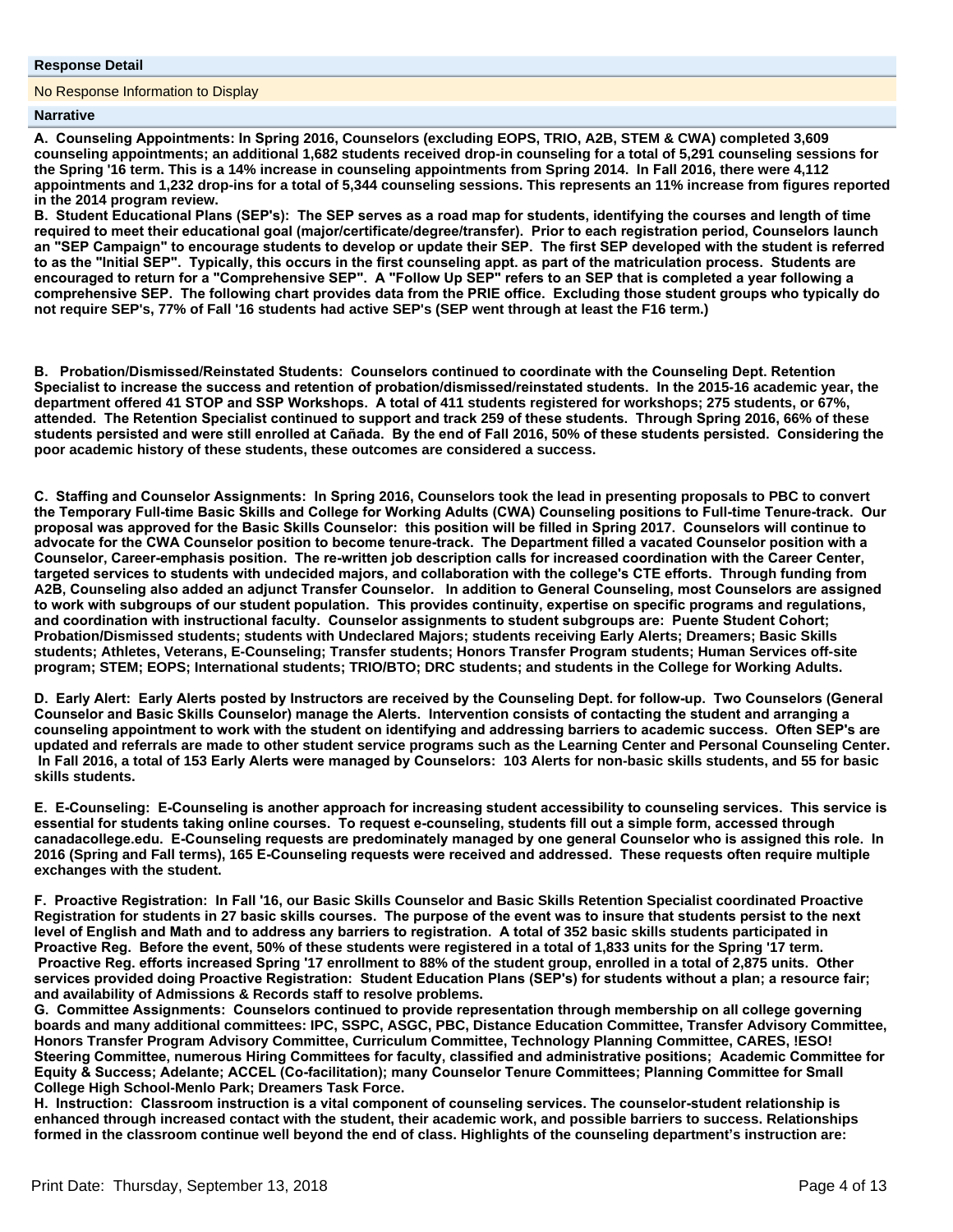**Course enrollments have increased over time to a current department load of 531. CRER 137 Life & Career Planning - day and evening sections offered in Fall and Spring; offered online in the Summer; offered in the Fall to the Puente Student Cohort and to students in the Community of Learning Through Sports (COLTS). CRER 300 Introduction to Scholarships is offered online in Spring; CRER 110 Honors Colloquium in Career/Personal Dev.: Transfer Essentials & Planning - offered online in the Fall and as hybrid course to Puente students in the Spring. CRER 430 (Career Exploration) - offers a unique opportunity for individual career counseling in a structured but individualized approach; Instructor of Record is our Counselor with Career-emphasis. CRER 401 College Success and CRER 407 Exploring Careers, Majors and Transfer - both are one unit classes; CRER 401 is offered online.**

**1. Professional Development: Counselors attended the following training/conferences in 2015-16: UC Ensuring Transfer Success Conference, May 2015 & 2016 UC Counselor Conference, Fall 2015 & 2016 CSU Community College Counselor Conference, Fall 2015 & 2016 SJSU Bay Area Regional STEM Conference, Fall 2015 & 2016 Bridging the Hispanic Student Achievement Gap, HSI Community College Conference, 2015 Moving Up: Strategies for Advancing Your Career, 2015 Puente Program Northern CA Regional Trainings & Summer Institute, Summer 2015-16, Fall 2015-Fall 2016 Student Veterans Leadership Conference Equity Summit, Skyline College, Fall 2016 Certificate Program: Intro. to Teaching with Canvas, Fall 2016 Certificate Program: Teaching Men of Color in the Community College, Spring 2016 Certificate Program: Inner Heroes Certification Training, Fall 2015 UCLA Transfer Counselor Workshop, Spring 2016 CA Collaborative Advising & Counseling Conference, Fall 2016 UC Irvine Honors & Transfer Admission Workshop Spring 2016 MS Excel, Technical Training Group, Spring 2016**

**J. Counselor Outreach, Campus & Community Activities:**

**SEP Campaigns: "Fall into Spring" and "Spring into Fall". Included 25 classroom presentations, promoting SEP's Participation and support of ASCC Club Rush evens**

**Participant in district-wide Career Center field trip to Smithgroup JJR in San Francisco**

Led workshops as part of Career Jam held at Cañada over three fridays

**Developed and delivered two professional development sessions on Flex Day, "The 13 Warning Signs" and "Beyond Warning Signs"**

**Team of counselors are collaborating to develop training modules for new FT and adjunct counselors**

**With Retention Specialist, provided presentations at Student Success and STOP Workshops**

Assisted ESL department to register on-campus and off-campus students for following semester

**Development and coordination of Veterans Week activities**

**Full year participation in ACES Transfer Inquiry Group that identified characteristics of transfer and non-transfer students** Participation on Cañada team the worked on Basic Skills and Student Outcomes Transformation Program

**Staffed the ECE Dept.'s Counseling Event at the County Office of Education**

**Represented counseling and transfer services at Outreach Team's "Connect to College" event**

**Presentations at Colts Academy 2**

**Presentations at Woodside HS College Day for seniors**

| <b>Suggested Follow Ups</b>        |                            |  |
|------------------------------------|----------------------------|--|
| <b>Date</b>                        | <b>Suggested Follow Up</b> |  |
| No Suggested Follow Ups to Display |                            |  |

### 5 Impact of Resource Allocations

Describe the impact to date that each new resource (staff, non-instructional assignment, equipment, facilities, research, funding) has had on your program/department/office and measures of student success or client satisfaction.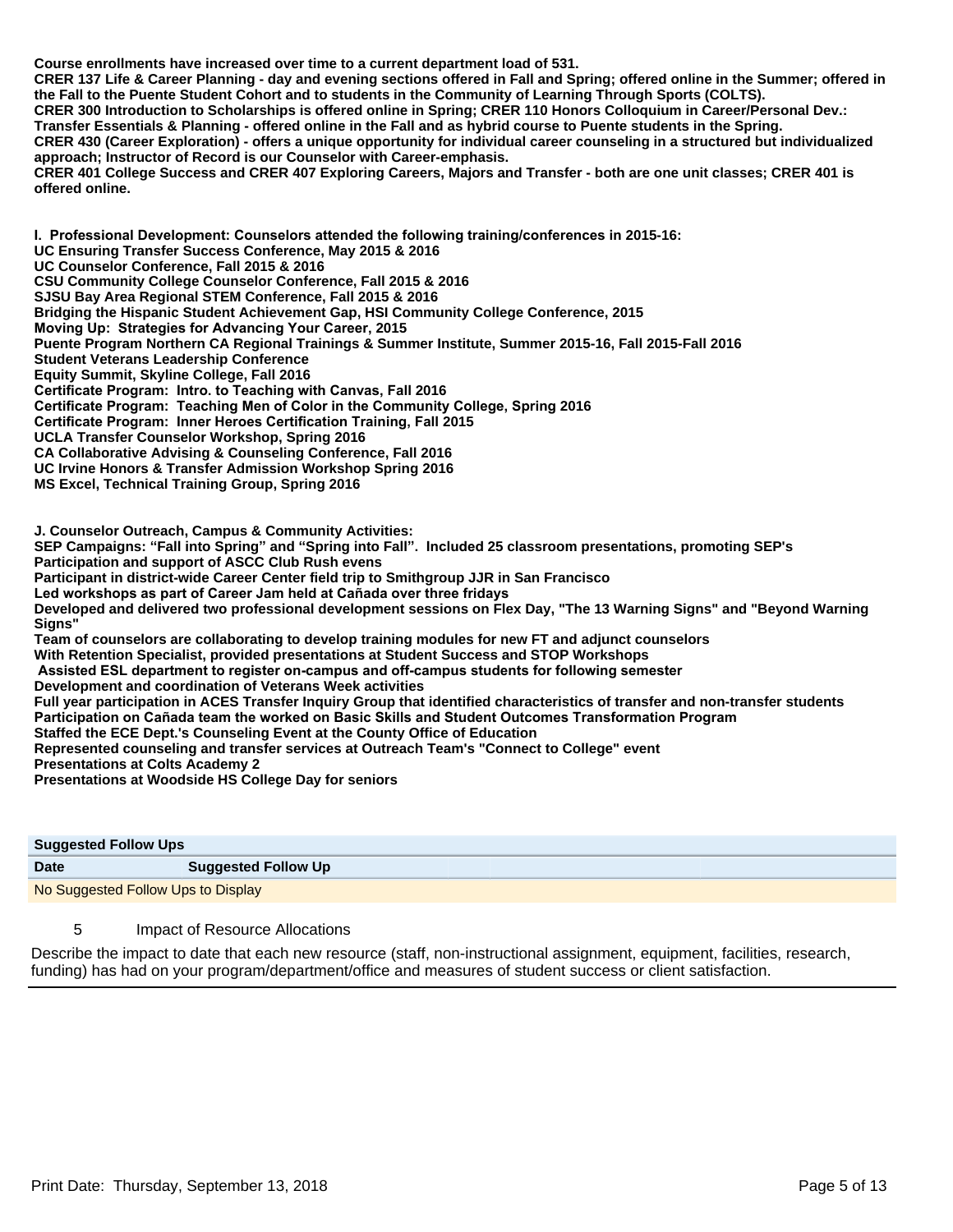**Source: SSPR Cycle: Student Services Program Review 2016-17 User Name: Lead Faculty, Counseling Response Types: All Responses Types**

#### **Response Detail**

No Response Information to Display

### **Narrative**

**In our last Program Review, a request was made to convert two temporary FT Counselor positions to FT tenure-track positions:**  the Basic Skills Counselor and the Counselor assigned to the College for Working Adults. Counselors and instructional faculty proposed these positions through the college's new positions' process. Subsequently, one of the two positions - Basic Skills Counselor tenure-track - was approved. The department is currently in the process of interviewing for this position. Tenure**track status will give security to both the position and the Basic Skills program.**

We also requested new laptops in our previous Program Review. This resource provides Counselors with the equipment they **need in the classroom, during meetings, and at off-site events.**

| <b>Suggested Follow Ups</b>        |                                     |  |
|------------------------------------|-------------------------------------|--|
| <b>Date</b>                        | <b>Suggested Follow Up</b>          |  |
| No Suggested Follow Ups to Display |                                     |  |
|                                    |                                     |  |
| д                                  | <b>Current State of the Program</b> |  |

6.A. State of the Program - Observation

Describe the current state of the program (include strengths and challenges).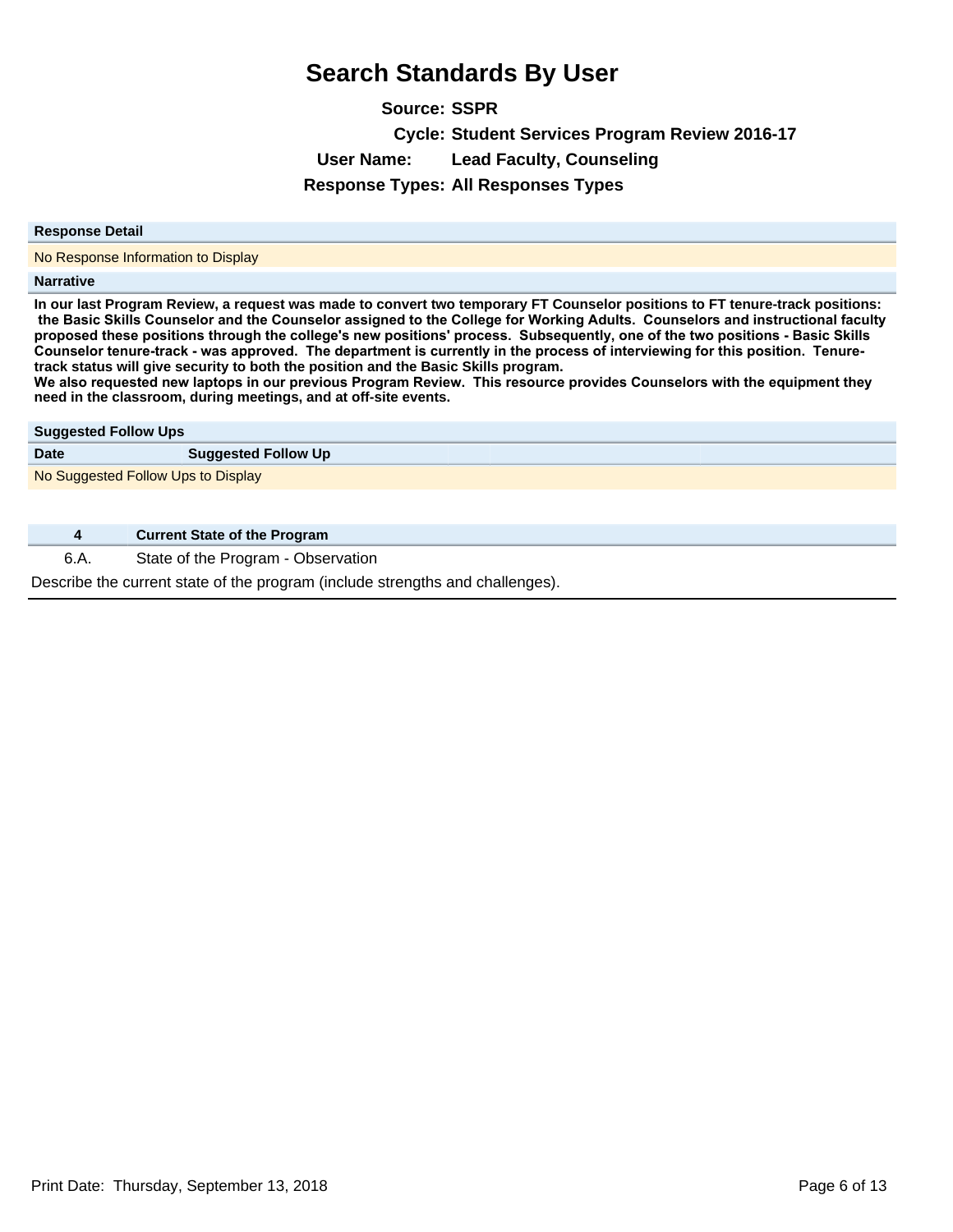**Source: SSPR Cycle: Student Services Program Review 2016-17 User Name: Lead Faculty, Counseling Response Types: All Responses Types**

#### **Response Detail**

No Response Information to Display

#### **Narrative**

**Strengths:**

**1. Staffing – the Counseling Dept. is experiencing more stability in its staffing due to the hiring of a FT DRC Counselor/Learning Disability Specialist, the approval of a FT Tenure-track Basic Skills Counselor, a FT College for Working Adults Counselor, a FT**  Tenure-track Counselor with Career-emphasis and an Adjunct Transfer Counselor hired through the STEP Program. Continuity **and an increase in available counseling appointments has led to more student satisfaction, an increase in student SEP¶s, and an increase in counseling appointments from 2014-2016.** 

2. Restructuring of our Counseling meetings has allowed for an hour of designated training during every other counseling meeting. Training topics are generated by counselors according to our training needs.

**3. Active SEP**'s among students who are targeted for SEP's has now reached 77%.

**4. The Counseling Retention Specialist position has increased the department's capacity to address the needs of students on Probation, Dismissal, and Reinstatement.** 

**5**. Technological tools greatly increase the counselor's capacity to assist students during a 30-minute appointment.

DegreeWorks, the tool for degree/transfer audits and SEP's, is invaluable. DegreeWorks is in the process of upgrades and Counselors are represented on the upgrade committee. Counselors are also on the planning committee for developing an online degree petition for students. The Transcript Evaluation Service (TES) of the District gives the counselor a formal evaluation of outside transcripts. SARS captures the communication and outcome of all counseling appointments.

6. The assignment of Counselors to subgroups of students ensures that the student's unique needs are addressed. Counselors have specific assignments to work with these students: Basic Skills students; Puente cohort; Probation/Dismissed/Reinstated **students; students with Undeclared Majors; Early Alert students; Dreamers, Athletes; Veterans; E-Counseling; Transfer students; Honors Transfer Program students; Human Services off-site program; STEM; EOPS; International students; TRIO/BTO/A2B students; DRC students; and students in the College for Working Adults.**

**7. Implementation of Multiple Measures and alternative processes to determine student Math, English, and ESL placement, provides Counselors with more discretion to work with students on appropriate course placement.**

**8. Strong, effective coordination between the Welcome Center and Counselors to provide more seamless services to students. Challenges** 

1. Time for Counselors to discuss student cases and get peer feedback.

2. Counselor time to work on Department initiatives such as Proactive Registration, Early Alert procedures, the SEP Campaign. 3. Reaching and staying connected with students who don't belong to a specific program that requires regular counseling **meetings.** 

**4.** Managing the high volume of students coming for drop-in counseling before the start of the semesters.

5. Identifying ways for increased collaboration with instructional faculty.

| <b>Suggested Follow Ups</b>        |                            |
|------------------------------------|----------------------------|
| <b>Date</b>                        | <b>Suggested Follow Up</b> |
| No Suggested Follow Ups to Display |                            |
|                                    |                            |

6.B. State of the Program - Evaluation

What changes could be implemented to improve your program?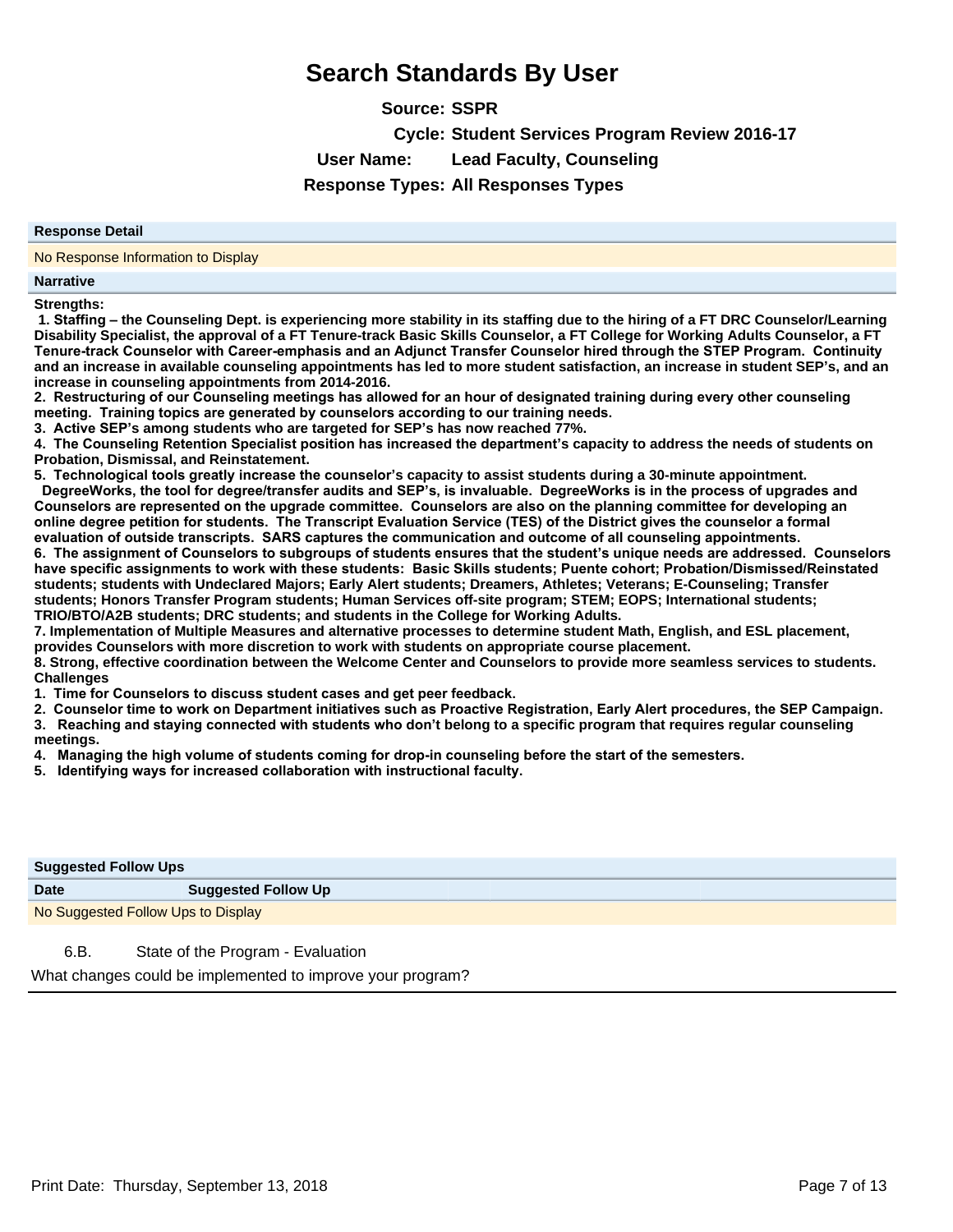**Source: SSPR Cycle: Student Services Program Review 2016-17 User Name: Lead Faculty, Counseling Response Types: All Responses Types**

#### **Response Detail**

No Response Information to Display

#### **Narrative**

**What changes could be implemented to improve your program?**

**We are implementing "Case Study Tuesdays" during which Counselors can receive peer review and advice on student cases. To address high volume student drop-in during registration periods, we piloted "triage counseling" two weeks before the start of**  the Spring 2017 semester. The Welcome Center staff and Triage Counselor identified students from the drop-in list who had questions or concerns that required very brief counseling. This would include overrides for classes, equivalency petitions, holds on registration, etc. This shortened the wait list and wait time for other students. Our experience with this first pilot effort **was that there were fewer students needing only quick counseling than anticipated. The Triage Counselor assisted 49 students** during the pilot period. Our plan going forward is to pilot triage again during the summer/fall registration period when the **demand for overrides, petitions, and equivalency challenges is much higher.**

**Counselors are considering advocating for a Program Services Coordinator to assist Counselors with several Department Initiatives that are time intensive. We have not included this in Program Review at this time.** 

**Our Counseling Dept. is strengthened as we are able to obtain more tenure-track Counseling positions, rather than temporary or**  adjunct positions. With a healthy economy, we lose Counselors who move to other Districts for tenure-track positions. We **have advocated in this Program Review for tenure-track status for the CWA Counselor.**

**For students who are not in a special program that provides counseling services (EOPS, TRIO, DRC, CWA, Int'l students), we would like to establish expectations among this group to see a Counselor at least once a semester and to make sure that they**  develop a comprehensive SEP after creating an initial one. Counselors will be developing strategies on achieving this goal. Improved collaboration with instructional faculty will improve our Counseling program. Strategies may include attending **Division meetings, increased classroom visits, and partnering with instructional faculty on workshops related to majors and careers in their disciplines.**

#### **Suggested Follow Ups**

**Date Suggested Follow Up** 

No Suggested Follow Ups to Display

7.A. Current SAOs and SLOs

State your current year Service Area Outcomes (SAOs) and Student Learning Outcomes (SLOs).

#### **Response Detail**

No Response Information to Display

#### **Narrative**

**Service Area Outcome:**

**The primary goal of counseling services is to meet the students' need for academic information and support through the**  counseling appointment. To obtain this data, students are surveyed after their counseling appointment, via a survey distributed by the Welcome Center. The purpose of the survey is to assess student satisfaction with their counseling appointment. **Student Learning Outcome:**

**The Student Learning Outcome for counseling is obtained through a pre and post survey administered to matriculating students**  who attend college orientation. Students are asked before and after their counseling appointment: "Do you know what classes to take this semester to meet your education goal?" This provides data on whether the Counselor has effectively outlined an  $l$  initial student plan for the student, and identified and recommended courses for their first semester.

**Suggested Follow Ups**

| Date | <b>Suggested Follow Up</b> |
|------|----------------------------|
|      |                            |

No Suggested Follow Ups to Display

7.B. SAO Assessment Plan

Describe your program's SAO Assessment Plan.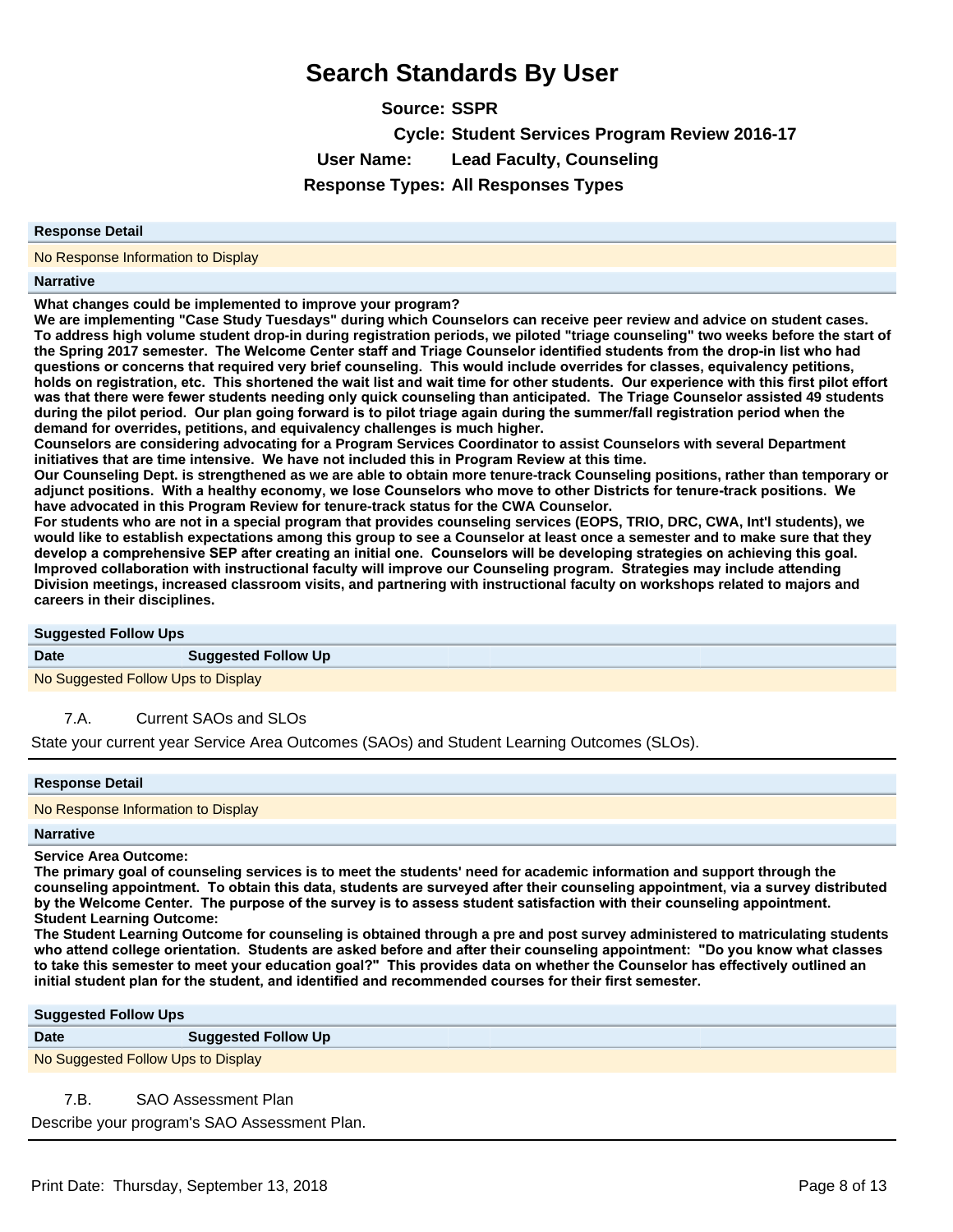**Source: SSPR Cycle: Student Services Program Review 2016-17 User Name: Lead Faculty, Counseling Response Types: All Responses Types**

#### **Response Detail**

No Response Information to Display

#### **Narrative**

**A survey was developed to collect data from students after completion of their counseling appointment. The survey contains**  five questions (see below) The survey was administered in November-December 2016 to students who attended a general counseling appointment. A total of 145 students responded to the survey. The survey is distributed and collected by Welcome **Center staff, and therefore not handled by the Counselors.**

**Survey Questions:**

**1. Did your counselor present information in a clear and understandable manner?** 

2. Did your counselor provide useful information regarding academic and career planning?

3. Did your counselor assist you in understanding requirements for graduation, transfer, or certificate programs? (if applicable) 4. Did your counselor help you in planning your educational program in a manner that is consistent with your personal

**objectives?**

5. Was your counselor supportive and encouraging, and showed genuine interest in assisting you?

| <b>Suggested Follow Ups</b>        |                            |  |
|------------------------------------|----------------------------|--|
| <b>Date</b>                        | <b>Suggested Follow Up</b> |  |
| No Suggested Follow Ups to Display |                            |  |

### 7.C. SAO Assessment Results and Impact

Summarize the findings of your program's SAO Assessments. What are some improvements that have been, or can be, implemented as a result of SAO Assessment?

# **Response Detail**

No Response Information to Display

#### **Narrative**

**What are some improvements that have been, or can be, implemented as a result of SAO Assessment?**  Our SAO assessment results demonstrate that students are very satisfied with counseling services. As indicated on the chart **below, 97+ % of students Strongly/Agreed or Agreed with the five questions asking about the Counselor's performance.**

In addition, many students made these additional comments: **In what specific ways was this counselor most helpful to you? Nadya was able to give me different solutions and motivated me Searched information online and provided ideas Was really encouraging Helped me with transfer applications and paperwork Gave me printouts to understand what I need for my degree. Directed me to resources for test anxiety Knowledgeable Very clear and articulate Very disciplined Picking classes that are required for transferring, but also finding class options I may be interested in and that would fulfill the requirements He gave me a clear idea of what I need to take to transfer Attentive and kind Strong knowledge of programs available within the college system. Patient and personable Really appealing** he is like a brother **He did the best to put me in right track Specific with units required for career path Walking me through application process/class schedule He was clear about my process Finding my classes for next semester He helped guide me through the process of what I am going to do with my life**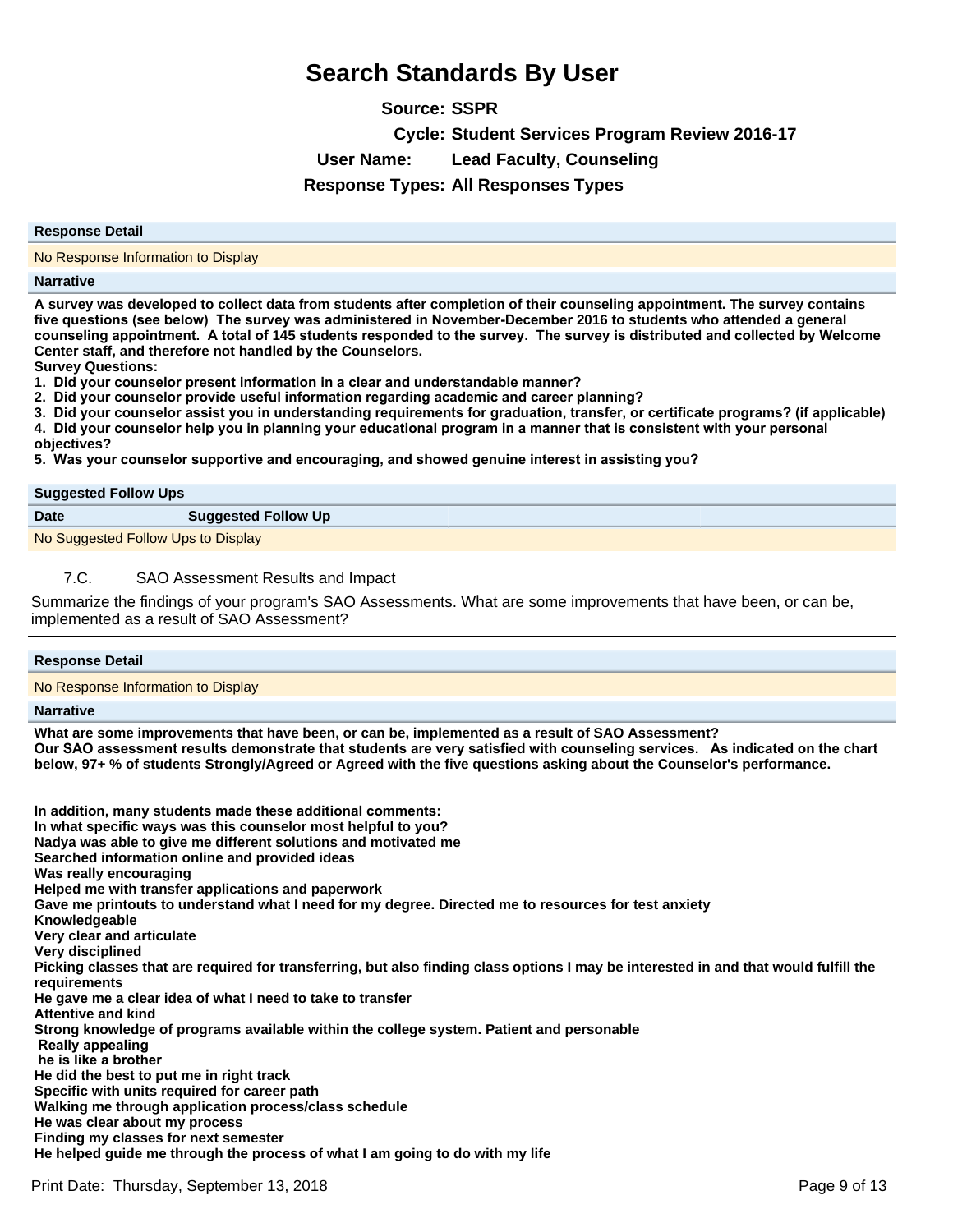**He was clear, to the point and got my issue taken care of in a timely manner So nice to let me know the details and very helpful** Planned my classes and provided info that I need regarding my transcripts from another college **Gave good advice about transferring Career planning To plan my career Explaining different pathways Gloria has been a great help when it came to understanding how the whole transfer process works Petition for AA degree and answer transfer questions Detailed knowledge of transfer requirements presented clearly** In everything. He was very helpful clear explanation of courses that were needed Information about out of state transfer She gave me options and made a plan for me **Very flexible in figuring out goals Providing advice on handling stress and took the extra mile to reassure me about my GPA by calculating it with me He was most helpful in clearing classes Planning my career goal education Educated me on dates and times I need to come back to petition for AA** Made sure I was signed off to transfer, told me ceremony dates at the end of may **Explained graduation process Answered all my questions, signed my paper, everything I needed, wonderful and very nice! He answered me and told me what I wanted to know** Directed where to get help for different concerns **Filled out complete plan for degreeworks He override so I can take the class again she help me to register for Meda 150 She helped me narrow what major and schools I needed to look for** D.C. was very enthusiastic and helpful. His attitude really encouraged me and reassured me that I am heading in the right path **in terms of my education plan. Very knowledgeable about my degree** He explained major requirements clearly and was very helpful in taking the time to answer my questions In planning my SEP Game me his opinion on what was easiest and what he would do She helped me with my petition forms and she also emailed the program director about a course we had questions about **Shared own experiences regarding my interest so that was motivational Helped me figure out what classes I need and what campuses are a good fit My situation is tricky. She works with me to attempt to solve it** Provided information for programs that can benefit my goals/future **She has taught me so much about assist.org and degreeworks and registration on websmart. My ESL classes Helped signed my reduce course load form He explained about my requirements and counted my units. He was encouraging and positive He gave me steps to take to reach a goal Gave me ideas with classes that will be flexible with my personal schedule What specific things might this counselor do to improve his/her counseling? Maybe get a little prepared before counseling Nothing, Gil was wonderful! He is great! Give her more slot. She is great! Daryan is Fantastic!! He was excellent!** I would not change anything on him. He is very patient and provided me all the information I needed. **She can be more focus on the specifics** Less rushing, but overall vey good **More spots available He is the best Everything Less attitude? Gloria has been so great, and also very knowledgeable that I don't think she needs to improve Nothing, very friendly and understanding Suggest TAG Smile a bit more** He can improve by talking a bit more, having conversation **He could be a bit quicker, more efficient and more through Maybe explain why I need to take those classes and where I can go with my major. Got confused when using abbreviation, but learning them She is perfect. I like her a lot! I hope he stays here at Canada College. I feel he will help many students**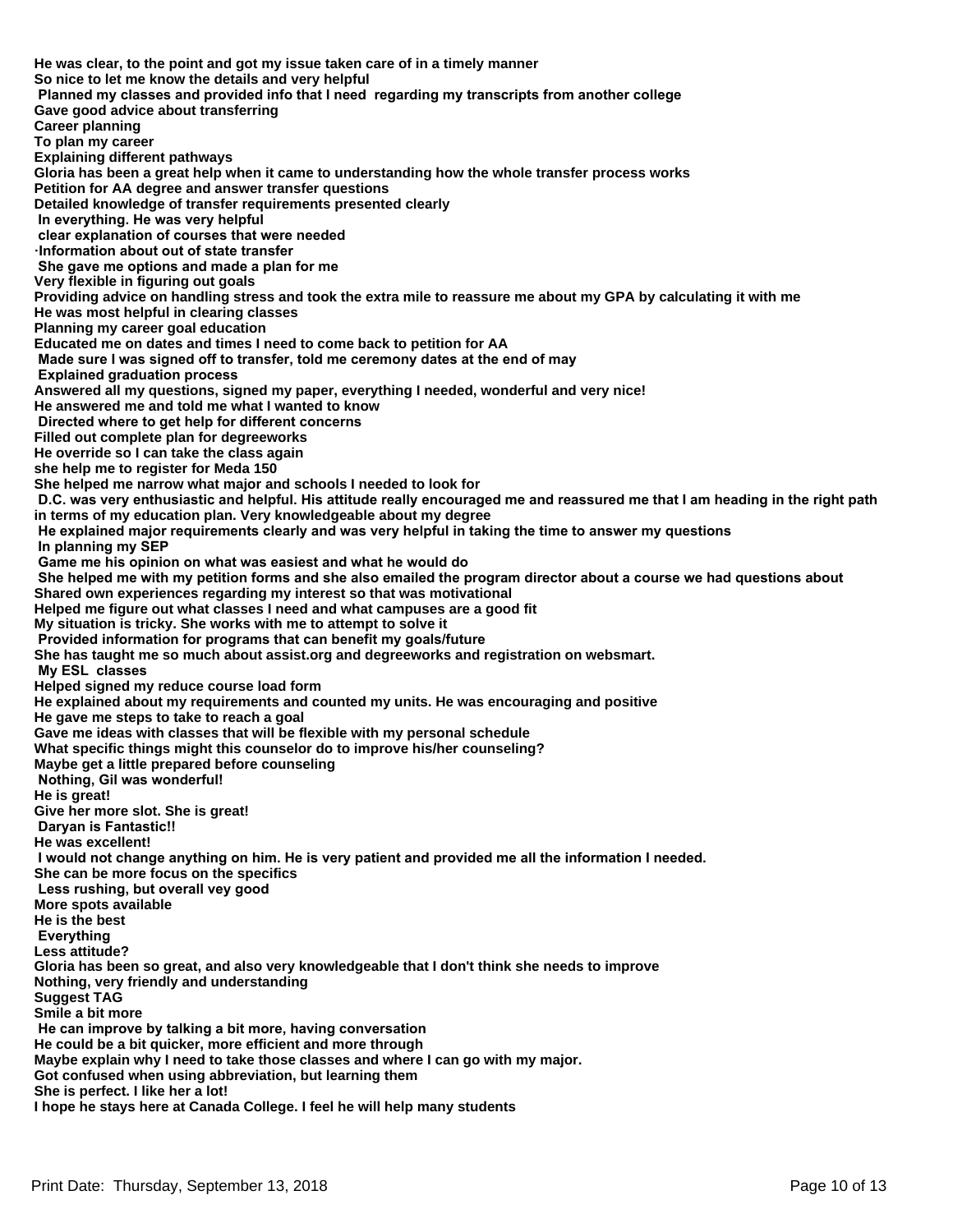**Source: SSPR Cycle: Student Services Program Review 2016-17 User Name: Lead Faculty, Counseling Response Types: All Responses Types**

| <b>Suggested Follow Ups</b>        |                            |  |
|------------------------------------|----------------------------|--|
| <b>Date</b>                        | <b>Suggested Follow Up</b> |  |
| No Suggested Follow Ups to Display |                            |  |

7.D. SLO Assessment Plan

Describe your program's SLO Assessment Plan.

#### **Response Detail**

No Response Information to Display

#### **Narrative**

SLO data was collected using a pre- and post-survey administered to 100 matriculating students in Fall 2016. Before and after a **30-minute counseling appointment, students were asked to rate their level of agreement to this statement: ³I know the classes to take this semester to meet my educational goal´**

| <b>Suggested Follow Ups</b>                                                                                                                                                                                                                                                                      |                            |
|--------------------------------------------------------------------------------------------------------------------------------------------------------------------------------------------------------------------------------------------------------------------------------------------------|----------------------------|
| <b>Date</b>                                                                                                                                                                                                                                                                                      | <b>Suggested Follow Up</b> |
| $\mathbf{A}$ and $\mathbf{A}$ and $\mathbf{A}$ and $\mathbf{A}$ and $\mathbf{A}$ and $\mathbf{A}$ and $\mathbf{A}$ and $\mathbf{A}$ and $\mathbf{A}$ and $\mathbf{A}$ and $\mathbf{A}$ and $\mathbf{A}$ and $\mathbf{A}$ and $\mathbf{A}$ and $\mathbf{A}$ and $\mathbf{A}$ and $\mathbf{A}$ and |                            |

No Suggested Follow Ups to Display

### 7.E. SLO Assessment Results and Impact

Summarize the findings of your program's SLO Assessments. What are some improvements that have been, or can be, implemented as a result of SLO Assessment?

| <b>Response Detail</b>             |  |
|------------------------------------|--|
| No Response Information to Display |  |

**Narrative**

Pre-Survey: In Fall, 2016, 36% of students who attended college orientation indicated that they knew what classes to take this **semester to meet their educational goal.** 

Post Survey: after their counseling appointment, 99% of students indicated that they knew what classes to take this semester to **meet their educational goal.** 

**Results indicate that for matriculating students, the counseling appointment (as opposed to a short, drop-in appointment), is**  effective in supporting new students to define their educational goal and to choose appropriate classes. It also initiates the educational planning process with an abbreviated SEP. Students are encouraged to make a follow up appointment for a comprehensive SEP.

| <b>Suggested Follow Ups</b>        |                            |  |
|------------------------------------|----------------------------|--|
| <b>Date</b>                        | <b>Suggested Follow Up</b> |  |
| No Suggested Follow Ups to Display |                            |  |

| <b>Looking Ahead</b>                    |  |
|-----------------------------------------|--|
| SAOs and SLOs for the Next Review Cycle |  |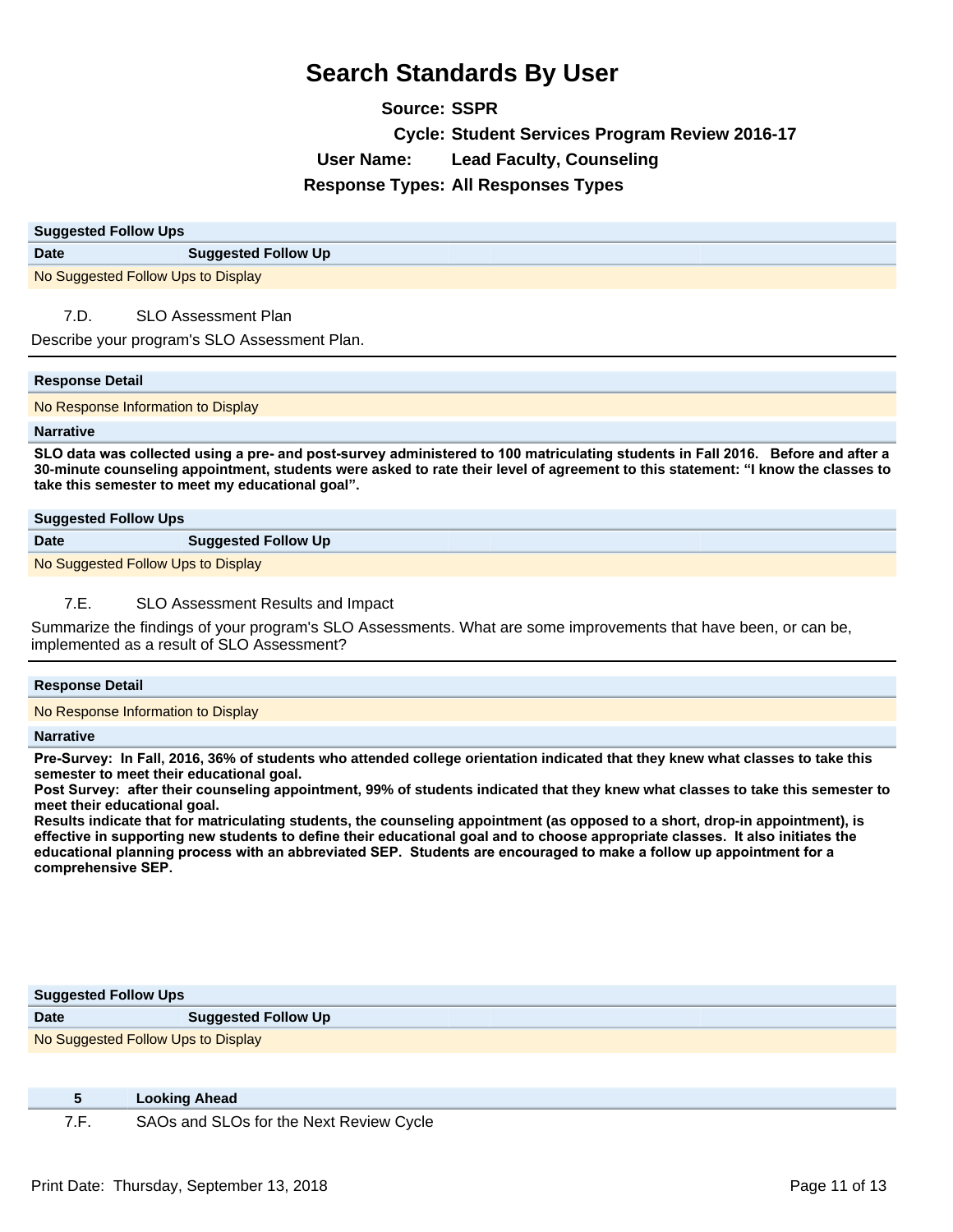**Source: SSPR Cycle: Student Services Program Review 2016-17 User Name: Lead Faculty, Counseling Response Types: All Responses Types**

State your SAOs and SLOs for the next review cycle. Describe how you will you address identified opportunities for improvement.

### **Response Detail**

No Response Information to Display

#### **Narrative**

We plan to keep the same SAO and SLO for the next review cycle. With regard to the SAO, we will review the Counseling Dept. Student Questionnaire before re-utilizing and work with the PRIE office to make sure any changes have validity. For our SLO, the survey tool generates data from students who are matriculating and attending college orientation. This is an emphasis area **of student success initiatives and therefore important data to collect.** 

 **SLO/SAO Action Plan Timeline Responsible Party Resources Required** 

 **SLO Administer a pre-post survey to matriculating students to determine their understanding of classes to take for their ed. goal. Summer/Fall Reg. period**

**Spring Reg. period Counselors**

Welcome Ctr. staff No additional resources are required.

 **SAO Utilize a student survey to insure that students are satisfied with their counseling appointment.** 

**November- Early-December Counselors** 

**Welcome Desk staff No additional resources are required.** 

**If survey data indicates need for improvement, the Counseling Dept. will identify and implement professional development in needed areas, and address student concerns in counseling meetings.**

| <b>Suggested Follow Ups</b>        |                            |
|------------------------------------|----------------------------|
| <b>Date</b>                        | <b>Suggested Follow Up</b> |
| No Suggested Follow Ups to Display |                            |

### 8 Personnel Projections

Describe your recent history requesting new staff positions. List the current and near-future new or replacement staff positions that you anticipate requesting. Identify the term or year in which you anticipate submitting the staffing request. If none are anticipated, please write "not applicable". (List only; no justification needed here.)

| <b>Response Detail</b>             |                            |
|------------------------------------|----------------------------|
| No Response Information to Display |                            |
| <b>Narrative</b>                   |                            |
| There is no Narrative Entered.     |                            |
|                                    |                            |
| <b>Suggested Follow Ups</b>        |                            |
| <b>Date</b>                        | <b>Suggested Follow Up</b> |

No Suggested Follow Ups to Display

9 Program Improvement Initiatives

How will you address the opportunities for improvement that you identified throughout the prior sections of this Program Review? What research or training will you need to accomplish these plans? What supplies, equipment, or facilities improvements do you need? Construct Planning Objectives (through the Associated Planning Objectives field below) that you intend to accomplish over the upcoming two-years. Be sure to add Action Plans and Resource Requests that will be needed in order to achieve your objectives.